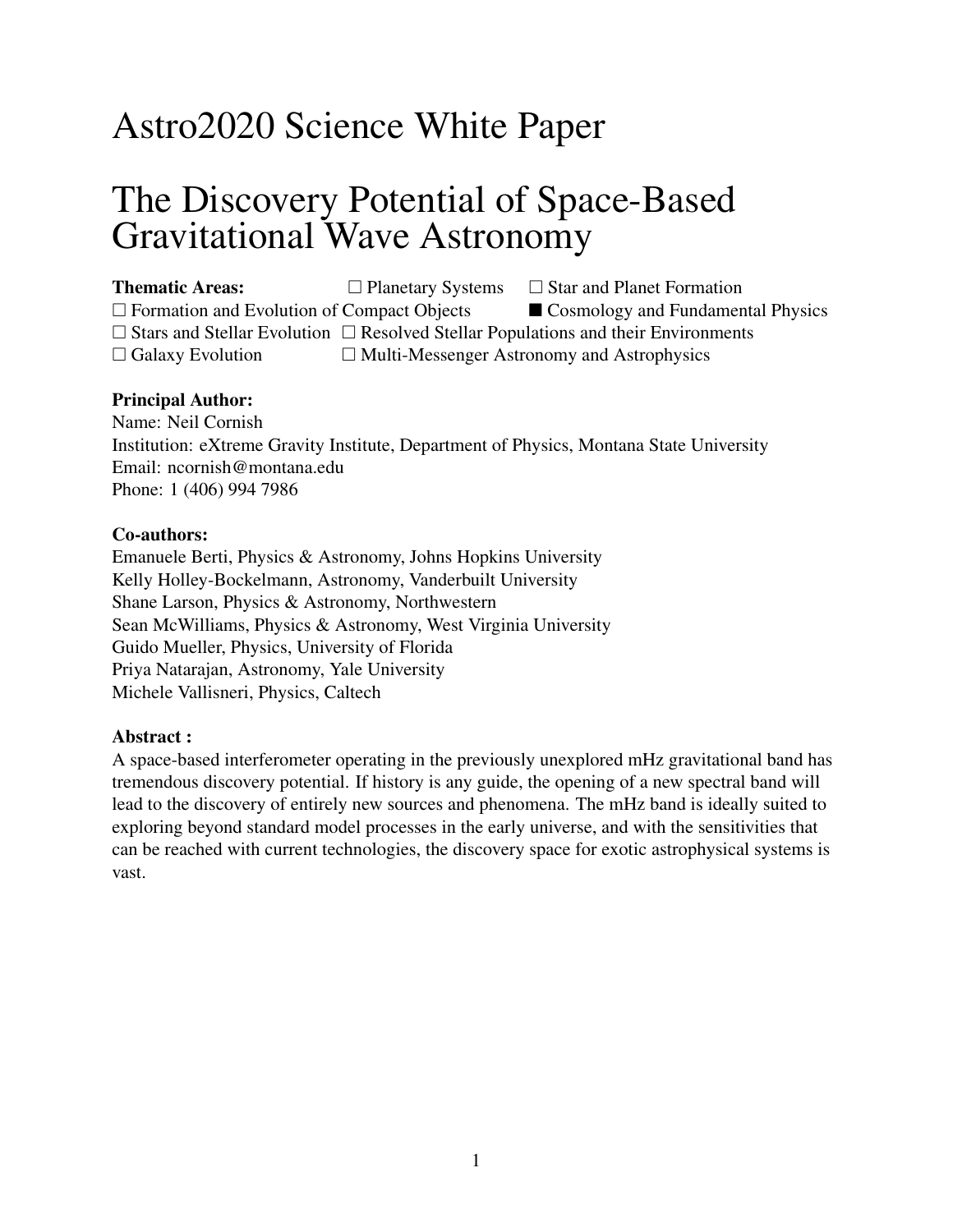# Introduction:

A gigameter scale space-based gravitational wave detector will open up four decades of the gravitational wave spectrum between 0.1 mHz and 1 Hz [1]. Many sources are expected to populate this previously unexplored frequency band, including hundreds of black hole binaries across a wide range of masses and mass ratios, and thousands of frequency-resolved galactic binaries. If history is any guide, the opening of this new spectrum will also lead to the discovery of new astrophysical phenomena, just as the first X-ray satellite, Uhuru, provided the first compelling evidence for stellar mass black holes, and as the first gamma-ray satellites, Vela, discovered Gamma Ray Burst.

Gravitational waves are generated by the motion of all forms of mass/energy, and propagate unattenuated through the Universe from as far back as the Planck time. Energetic processes occuring in the very early Universe can generate high-frequency gravitational waves that will be redshifted into the mHz band today. A space-based gravitational wave detector will be sensitive to processes occuring in the first fractions of a second after the Big Bang, at energy scales between 1 TeV and 10 PeV, covering territory that is out of reach for current and proposed particle accelerators. These scales are of great interest for particle physics, covering phenomena such as the electroweak phase transition and the breaking of supersymmetry. A large number of potential cosmological sources of gravitational waves have been suggested, including cosmic strings [2], novel inflationary scenarios [3], warped extra dimensions [4], and various first-order phase transitions [5–7] that generate waves through bubble nucleation and collision, cavitation, percolation, and magnetohydrodynamic turbulence [8, 9].

Hitherto unknown astrophysical phenomena may also generate detectable levels of gravitational waves. Possibilities include binary systems of Boson stars [10, 11], the inspiral of stellarmass compact objects into supermassive Boson stars [12], the motion of clumps of self-interacting dark matter [13, 14], the collapse of supermassive stars [15], and the super-radiant excitation of bosonic condensates [16]. Very likely, the exotic sources detected by a space-based observatory have yet to be imagined.

Detecting unexpected signals is challenging since we can not build templates to extract the signals from the instrument noise. And with a single triangular laser interferometer we can not cross correlate the signals from multiple independent detectors as is done with ground-based interferometers and pulsar timing arrays. However, methods have been developed that will allow us to detect unknown signals with a single space based interferometer: For signals with periods shorter than the light travel time between the spacecraft, the laser phase measurements can be combined to form a signal-insensitive data combination that can be used to infer the noise in the signal-sensitive data channels and detect excess signal power [17]; while for short period signals the arrival times at each spacecraft can be used to separate signals from noise [18].

# Cosmological Sources:

One of the most intriguing fundamental discoveries in the mHz band would be evidence that the physical vacuum could have undergone one or more phase transitions in the very early universe. Symmetry breaking transitions that lead to first-order phase transitions nucleate bubbles of the new vacuum, which then expand and collide, creating plasma turbulence and sound waves. These coherent plasma motions can be a potent source of gravitational radiation, driving a substantial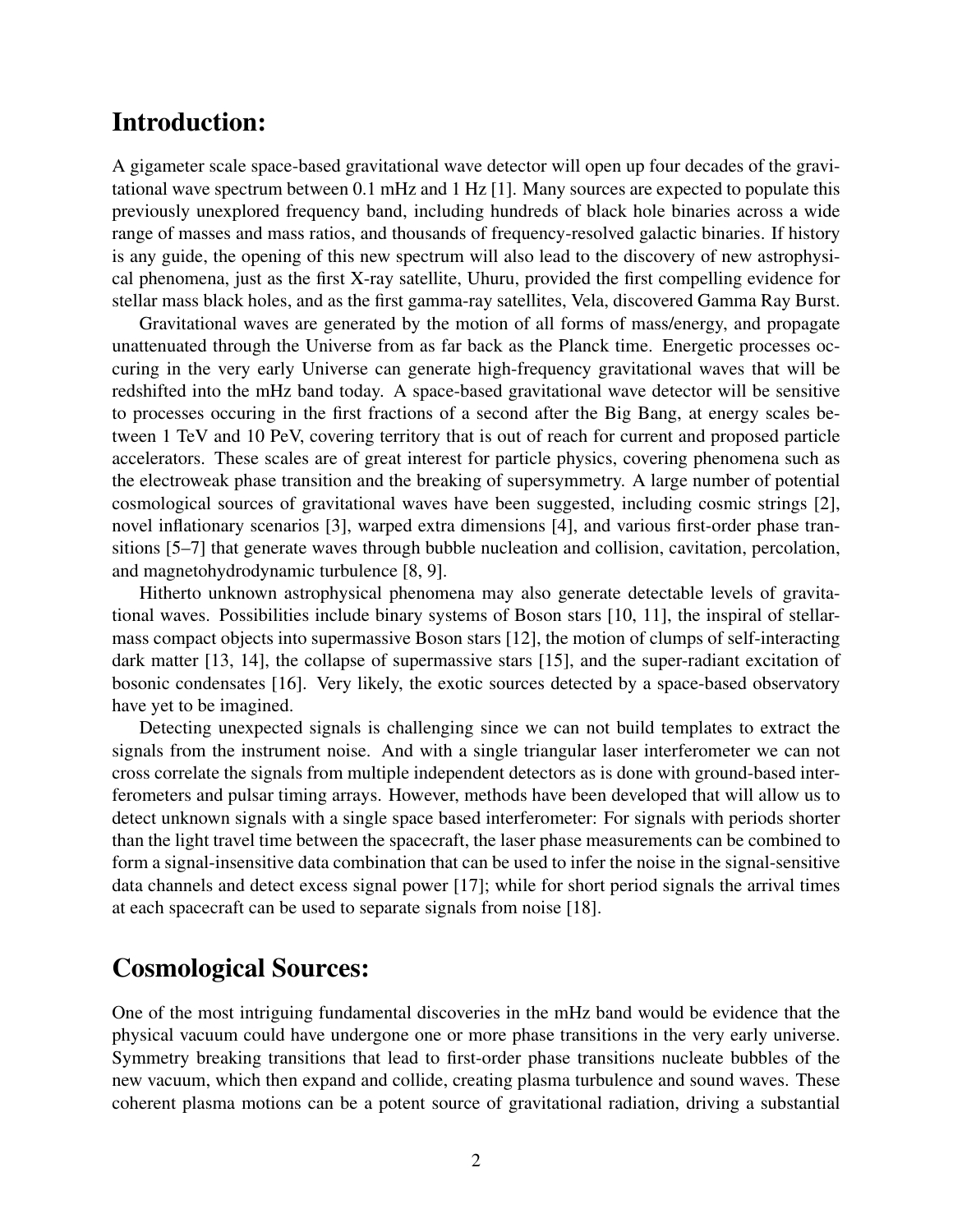fraction of mass in the universe at relativistic speeds. Many extensions of the standard model predict a first-order phase transition associated with electroweak symmetry breaking at the TeV scale [5–7, 19–21] that would produce gravitational waves in the mHz band today. Supersymmetric extensions predict additional phase transitions at higher energies [21] that may also be detectable by a space-based gravitational wave detector. The frequencies of the gravitational waves produced in these transitions is set by the Hubble parameter at the time of the transition (which has units of Hz). These high-frequency gravitational waves are subsequently redshifted into the mHz band by the expansion of the universe.

While the standard model of particle physics does not predict a first-order electroweak phase transition [22, 23], we know that the theory is incomplete, and there are good reasons to think that the transition is indeed first order, including the need to break the matter - anti-matter symmetry, the need for an out-of-equilibrium environment necessary for baryogenesis to occur [24, 25], and a mechanism to generate seed magnetic fields [26–28]. The discovery of gravitational waves from the electroweak phase transition would be monumental, with profound implications for fundamental physics and the origin of all matter in the universe.

In addition to phase transitions, many other exotic sources of gravitational waves may produce detectable signals in the mHz band, including cosmic superstrings, macroscopic extra dimensions, and TeV-PeV scale reheating after inflation.

## Astrophysical Sources:

To get a sense of the types of exotic objects that could be detected by a space-based gravitational wave detector, it is useful to consider the strength of the signal as a function of the energetics of the source. A gravitational wave signal detectable at cosmological distances requires large amounts of mass moving at close to the speed of light. A good example of this is a merging supermassive black hole binary, where millions of solar masses collide at half the speed of light. On the other hand, nearby sources can be detected even if they are slowly moving and not very massive. A good example of this is a galactic white dwarf binary, where one solar mass moves at one-thousandth the speed of light.

Thus, nearby sources do not have to be very massive or relativistic to be detected by a spacebased gravitational wave observatory, though they will have to be fairly common to yield a reasonable number of detections within the small cosmological volume in which they can be detected. Conversely, highly relativistic and massive sources can be detected throughout the Universe, so there is a good potential for discovery, even if the events are rare.

A number of exotic sources of mHz-band gravitational waves have been proposed. One possibility is binary systems of horizonless objects such as boson stars [10, 11] or "fuzz balls" [29]. These could potentially be distinguished from binary black hole mergers due to the excitation of interior oscillation modes, and from the modified dynamics of the merger and ringdown. Other possibilities include hyperbolic encounters between compact objects [30, 31], and the collapse of supermassive stars [15]. Another intriguing possibility is to turn spinning black holes into a dark matter detector that is sensitive to a particular class of dark matter candidates. The idea is that ultralight bosons can tap the rotational energy of spinning black holes via a superradiant instability that generates a nearly monochromatic stochastic gravitational wave background that peaks at a frequency set by the mass of the boson [16].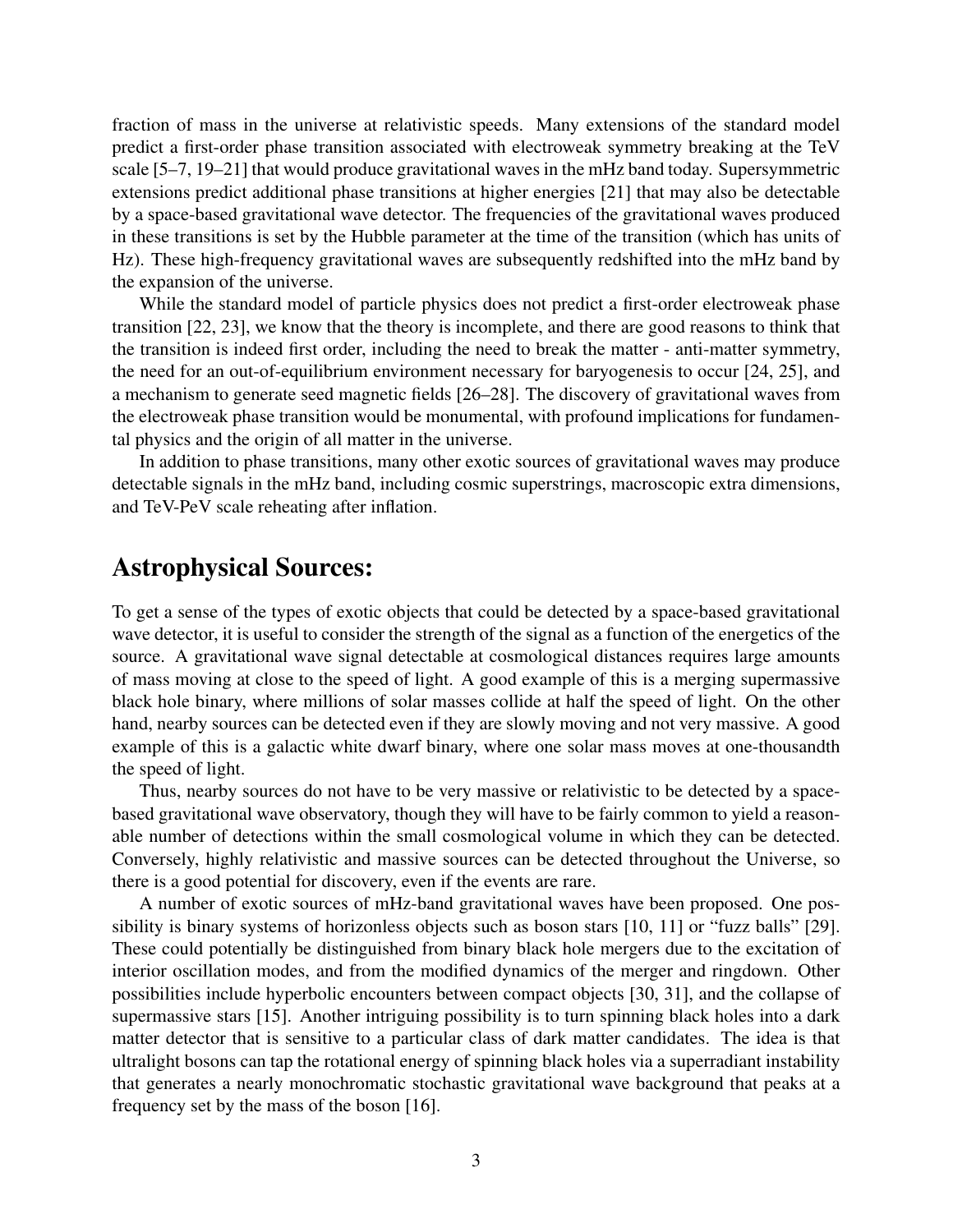# Detection:

Signal templates - detailed models for the gravitational waveforms found by solving Einstein's equations for the source - provide the most powerful method for distinguishing signals from noise and inferring the physical properties of the sources. But all is not lost when templates are not available. Indeed, all of the signals detected by LIGO through the first and second observing runs, save for GW151226, were picked up by minimally-modelled 'burst' searches that reconstruct the signals using wavelet representations [32, 33]. In addition to detecting signals, these burst methods are able to infer the signal duration, frequency content, and luminosity evolution of the source [34]. With a network of detectors, cross-correlation techniques, which exploit the fact that the signals will be correlated across the network while the noise will (hopefully) not be correlated, can be used to detect a wide range of signal types, including stochastic signals [35].

Detecting un-modeled sources with a single space-based detector will be more challenging than with a network of interferometers on the Earth, or with an array of pulsars. The three arms of the detector can be used to synthesize three (almost) independent data channels, two of which measure the plus and cross gravitational wave polarization states, and a third which is insensitive to gravitational waves with periods less than the light travel time between the spacecraft [17]. These three data channels are signal-orthogonal, so cross correlation between channels can not be used for detection, and in any case, the channels will have correlated noise. The signal-insensitive channel can be used to estimate the instrument noise level in the signal-sensitive channels [36–38], and to veto noise transients, making it possible to detect excess power from stochastic gravitational waves, and to distinguish gravitational wave bursts from noise disturbances [18]. At higher frequencies, where all three channels are equally sensitive to gravitational waves, the difference in the temporal signature of gravitational waves and noise disturbances in the data allows the effects to be separated [18] (noise always appears with delays equal to the light travel time between spacecraft, while signals have delays that depend on the sky location of the source).

In both instances, it is the discriminatory power provided by the three-arm design that makes it possible to detect un-modelled and exotic sources, and to open up the full discovery potential of space-based gravitational wave astronomy.

## Summary:

A space-based interferometer operating in the previously unexplored mHz gravitational band has tremendous discovery potential. If history is any guide, the opening of a new spectral band will lead to the discovery of entirely new sources and phenomena. The mHz band is ideally suited to exploring beyond standard model processes in the early universe, and with the sensitivities that can be reached with current technologies, the discovery space for exotic astrophysical systems is vast.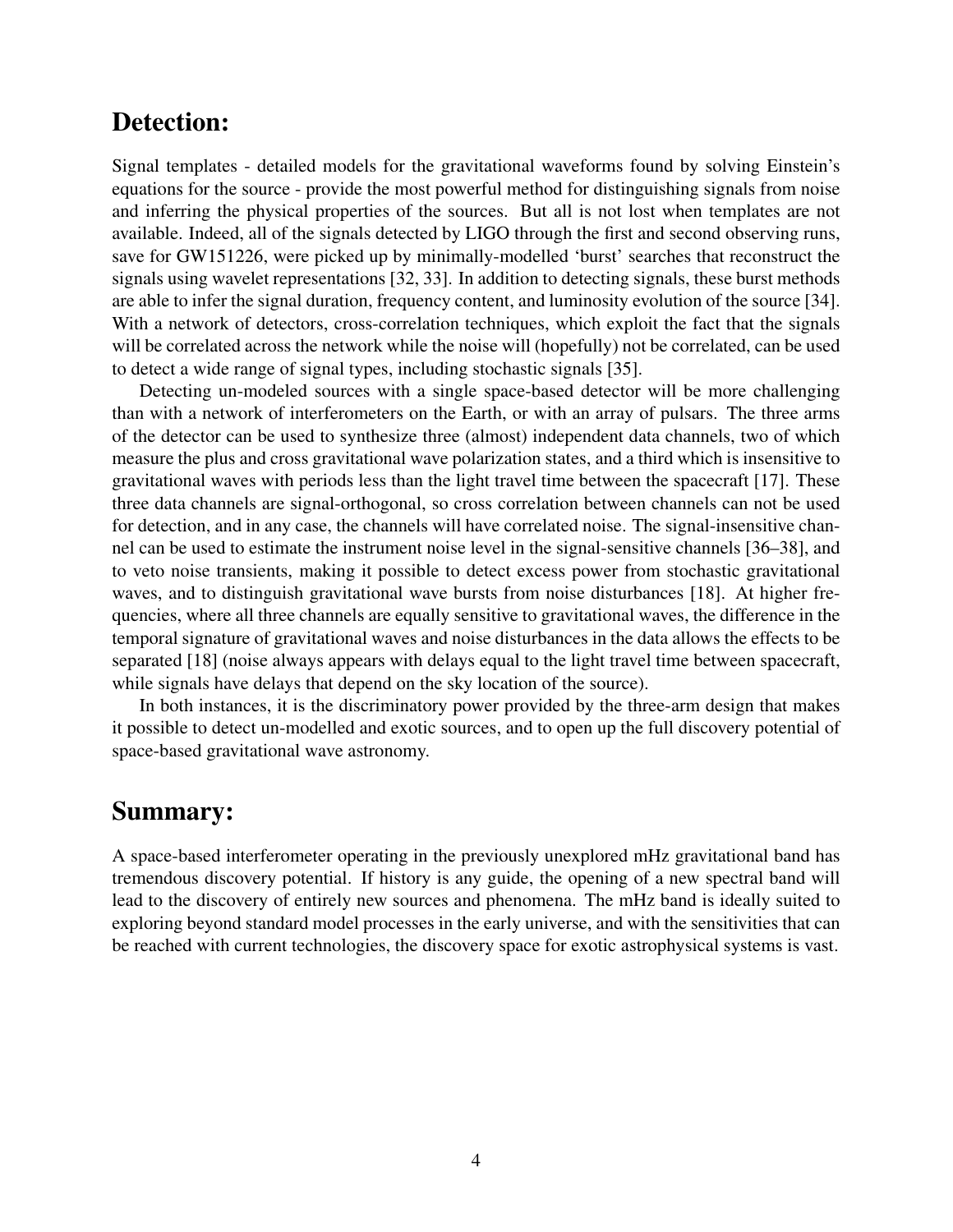# References

- [1] Heather Audley et al. Laser Interferometer Space Antenna. arXiv:1702.00786 [astro-ph.IM], 2017.
- [2] Xavier Siemens, Vuk Mandic, and Jolien Creighton. Gravitational wave stochastic background from cosmic (super)strings. *Phys. Rev. Lett.*, 98:111101, 2007. doi: 10.1103/Phys-RevLett.98.111101.
- [3] Nicola Bartolo et al. Science with the space-based interferometer LISA. IV: Probing inflation with gravitational waves. *JCAP*, 1612(12):026, 2016. doi: 10.1088/1475-7516/2016/12/026.
- [4] Lisa Randall and Geraldine Servant. Gravitational waves from warped spacetime. *JHEP*, 05: 054, 2007. doi: 10.1088/1126-6708/2007/05/054.
- [5] Edward Witten. Cosmic separation of phases. *Phys. Rev. D*, 30:272–285, Jul 1984. doi: 10.1103/PhysRevD.30.272. URL https://link.aps.org/doi/10.1103/PhysRevD.30.272.
- [6] Michael S. Turner and Frank Wilczek. Relic gravitational waves and extended inflation. *Phys. Rev. Lett.*, 65:3080–3083, Dec 1990. doi: 10.1103/PhysRevLett.65.3080. URL https://link.aps.org/doi/10.1103/PhysRevLett.65.3080.
- [7] C. J. Hogan. Gravitational radiation from cosmological phase transitions. *Mon. Not. Roy. Astron. Soc.*, 218:629–636, 1986.
- [8] Marc Kamionkowski, Arthur Kosowsky, and Michael S. Turner. Gravitational radiation from first-order phase transitions. *Phys. Rev. D*, 49:2837–2851, Mar 1994. doi: 10.1103/PhysRevD.49.2837. URL https://link.aps.org/doi/10.1103/PhysRevD.49.2837.
- [9] Michele Maggiore. Gravitational wave experiments and early universe cosmology. *Phys. Rept.*, 331:283–367, 2000. doi: 10.1016/S0370-1573(99)00102-7.
- [10] C. Palenzuela, L. Lehner, and Steven L. Liebling. Orbital Dynamics of Binary Boson Star Systems. *Phys. Rev. D*, 77:044036, 2008. doi: 10.1103/PhysRevD.77.044036.
- [11] Joshua Eby, Chris Kouvaris, Niklas Grønlund Nielsen, and L. C. R. Wijewardhana. Boson Stars from Self-Interacting Dark Matter. *JHEP*, 02:028, 2016. doi: 10.1007/JHEP02(2016)028.
- [12] Michael Kesden, Jonathan Gair, and Marc Kamionkowski. Gravitational-wave signature of an inspiral into a supermassive horizonless object. *Phys. Rev. D*, 71:044015, 2005. doi: 10.1103/PhysRevD.71.044015.
- [13] Jason Pollack, David N. Spergel, and Paul J. Steinhardt. Supermassive Black Holes from Ultra-Strongly Self-Interacting Dark Matter. *Astrophys. J.*, 804(2):131, 2015. doi: 10.1088/0004-637X/804/2/131.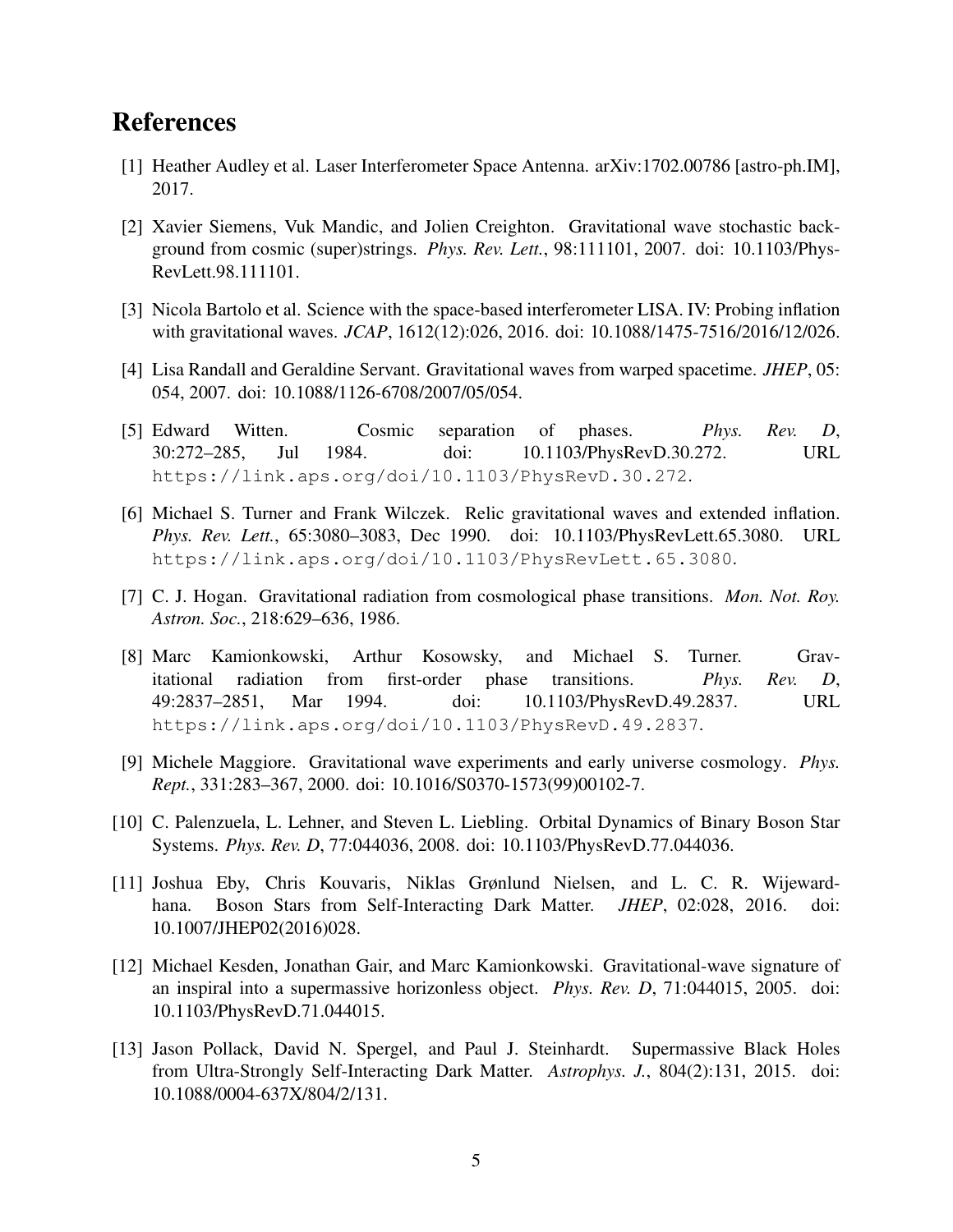- [14] Evan D. Hall, Rana X Adhikari, Valery V. Frolov, Holger Muller, and Maxim Pospelov. Laser ¨ Interferometers as Dark Matter Detectors. *Phys. Rev. D*, 98:083019, 2018.
- [15] Masaru Shibata, Yuichiro Sekiguchi, Haruki Uchida, and Hideyuki Umeda. Gravitational waves from supermassive stars collapsing to a supermassive black hole. *Phys. Rev. D*, 94(2): 021501, 2016. doi: 10.1103/PhysRevD.94.021501.
- [16] Richard Brito, Shrobana Ghosh, Enrico Barausse, Emanuele Berti, Vitor Cardoso, Irina Dvorkin, Antoine Klein, and Paolo Pani. Gravitational wave searches for ultralight bosons with LIGO and LISA. *Phys. Rev. D*, 96(6):064050, 2017. doi: 10.1103/Phys-RevD.96.064050.
- [17] Massimo Tinto, J. W. Armstrong, and F. B. Estabrook. Discriminating a gravitational wave background from instrumental noise in the LISA detector. *Phys. Rev. D*, 63:021101, 2001. doi: 10.1103/PhysRevD.63.021101.
- [18] Travis Robson and Neil J. Cornish. Detecting Gravitational Wave Bursts with LISA in the presence of Instrumental Glitches. *Phys. Rev. D*, 99(2):024019, 2019. doi: 10.1103/Phys-RevD.99.024019.
- [19] Peisi Huang, Andrew J. Long, and Lian-Tao Wang. Probing the electroweak phase transition with higgs factories and gravitational waves. *Phys. Rev. D*, 94:075008, Oct 2016. doi: 10.1103/PhysRevD.94.075008. URL https://link.aps.org/doi/10.1103/PhysRevD.94.075008.
- [20] J.R. Espinosa, T. Konstandin, and F. Riva. Strong electroweak phase transitions in the standard model with a singlet. *Nuclear Physics B*, 854(3):592 – 630, 2012. ISSN 0550-3213. doi: https://doi.org/10.1016/j.nuclphysb.2011.09.010. URL http://www.sciencedirect.com/science/article/pii/S0550321311005190.
- [21] Jonathan Kozaczuk, Stefano Profumo, Laurel Stephenson Haskins, and Carroll L. Wainwright. Cosmological Phase Transitions and their Properties in the NMSSM. *JHEP*, 01: 144, 2015. doi: 10.1007/JHEP01(2015)144.
- [22] K. Kajantie, M. Laine, K. Rummukainen, and M. Shaposhnikov. *Phys. Rev. Lett.*, 77:2887–2890, Sep 1996. doi: 10.1103/PhysRevLett.77.2887. URL https://link.aps.org/doi/10.1103/PhysRevLett.77.2887.
- [23] Tanmoy Bhattacharya, Michael I. Buchoff, Norman H. Christ, H.-T. Ding, Rajan Gupta, Chulwoo Jung, F. Karsch, Zhongjie Lin, R. D. Mawhinney, Greg McGlynn, Swagato Mukherjee, David Murphy, P. Petreczky, Dwight Renfrew, Chris Schroeder, R. A. Soltz, P. M. Vranas, and Hantao Yin. Qcd phase transition with chiral quarks and physical quark masses. *Phys. Rev. Lett.*, 113:082001, Aug 2014. doi: 10.1103/PhysRevLett.113.082001. URL https://link.aps.org/doi/10.1103/PhysRevLett.113.082001.
- [24] A G Cohen, D B Kaplan, and A E Nelson. Progress in electroweak baryogenesis. *Annual Review of Nuclear and Particle Science*, 43 (1):27–70, 1993. doi: 10.1146/annurev.ns.43.120193.000331. URL https://doi.org/10.1146/annurev.ns.43.120193.000331.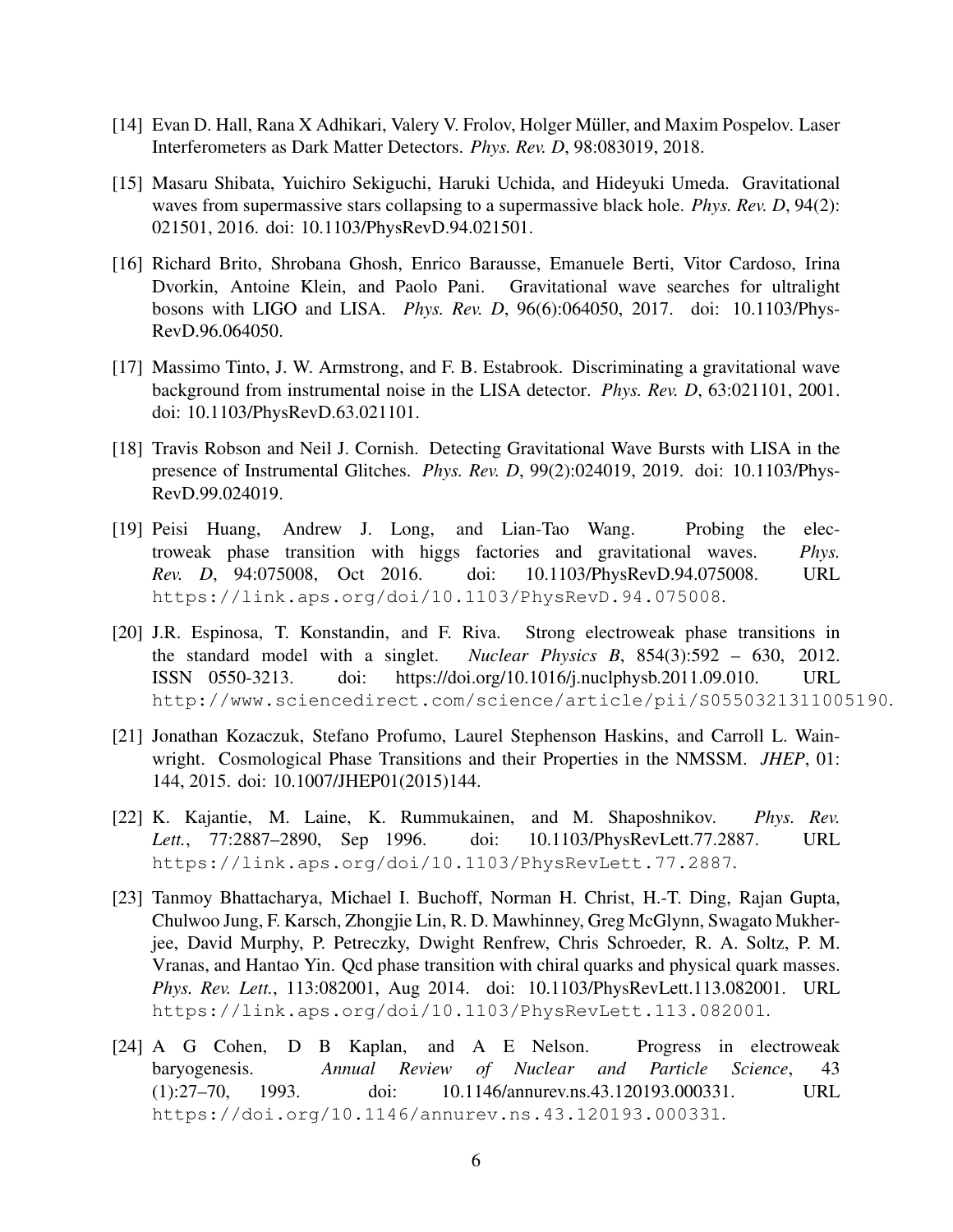- [25] Andrey Katz and Antonio Riotto. Baryogenesis and Gravitational Waves from Runaway Bubble Collisions. *JCAP*, 1611(11):011, 2016. doi: 10.1088/1475-7516/2016/11/011.
- [26] Ruth Durrer and Andrii Neronov. Cosmological magnetic fields: their generation, evolution and observation. *The Astronomy and Astrophysics Review*, 21(1): 62, Jun 2013. ISSN 1432-0754. doi: 10.1007/s00159-013-0062-7. URL https://doi.org/10.1007/s00159-013-0062-7.
- [27] Kandaswamy Subramanian. The origin, evolution and signatures of primordial magnetic fields. *Reports on Progress in Physics*, 79(7):076901, may 2016. doi: 10.1088/0034- 4885/79/7/076901.
- [28] Axel Brandenburg, Tina Kahniashvili, Sayan Mandal, Alberto Roper Pol, Alexander G. Tevzadze, and Tanmay Vachaspati. Evolution of hydromagnetic turbulence from the electroweak phase transition. *Phys. Rev. D*, 96:123528, Dec 2017. doi: 10.1103/PhysRevD.96.123528. URL https://link.aps.org/doi/10.1103/PhysRevD.96.123528.
- [29] Samir D. Mathur. The Fuzzball proposal for black holes: An Elementary review. *Fortsch. Phys.*, 53:793–827, 2005. doi: 10.1002/prop.200410203.
- [30] Salvatore Capozziello and Mariafelicia De Laurentis. Gravitational waves from stellar encounters. *Astropart. Phys.*, 30:105–112, 2008. doi: 10.1016/j.astropartphys.2008.07.005.
- [31] Lorenzo De Vittori, Philippe Jetzer, and Antoine Klein. Power spectrum of gravitational waves from unbound compact binaries. *ASP Conf. Ser.*, 467:331, 2013.
- [32] Benjamin P. Abbott et al. All-sky search for short gravitational-wave bursts in the first Advanced LIGO run. *Phys. Rev. D*, 95(4):042003, 2017. doi: 10.1103/PhysRevD.95.042003.
- [33] B. P. Abbott et al. Observing gravitational-wave transient GW150914 with minimal assumptions. *Phys. Rev. D*, 93(12):122004, 2016. doi: 10.1103/PhysRevD.94.069903, 10.1103/PhysRevD.93.122004. [Addendum: Phys. Rev.D94,no.6,069903(2016)].
- [34] Neil J. Cornish and Tyson B. Littenberg. BayesWave: Bayesian Inference for Gravitational Wave Bursts and Instrument Glitches. *Class. Quant. Grav.*, 32(13):135012, 2015. doi: 10.1088/0264-9381/32/13/135012.
- [35] Joseph D. Romano and Neil J. Cornish. Detection methods for stochastic gravitational-wave backgrounds: a unified treatment. *Living Rev. Rel.*, 20(1):2, 2017. doi: 10.1007/s41114-017- 0004-1.
- [36] Craig J. Hogan and Peter L. Bender. Estimating stochastic gravitational wave backgrounds with Sagnac calibration. *Phys. Rev. D*, 64:062002, 2001. doi: 10.1103/PhysRevD.64.062002.
- [37] Matthew R. Adams and Neil J. Cornish. Discriminating between a Stochastic Gravitational Wave Background and Instrument Noise. *Phys. Rev. D*, 82:022002, 2010. doi: 10.1103/Phys-RevD.82.022002.